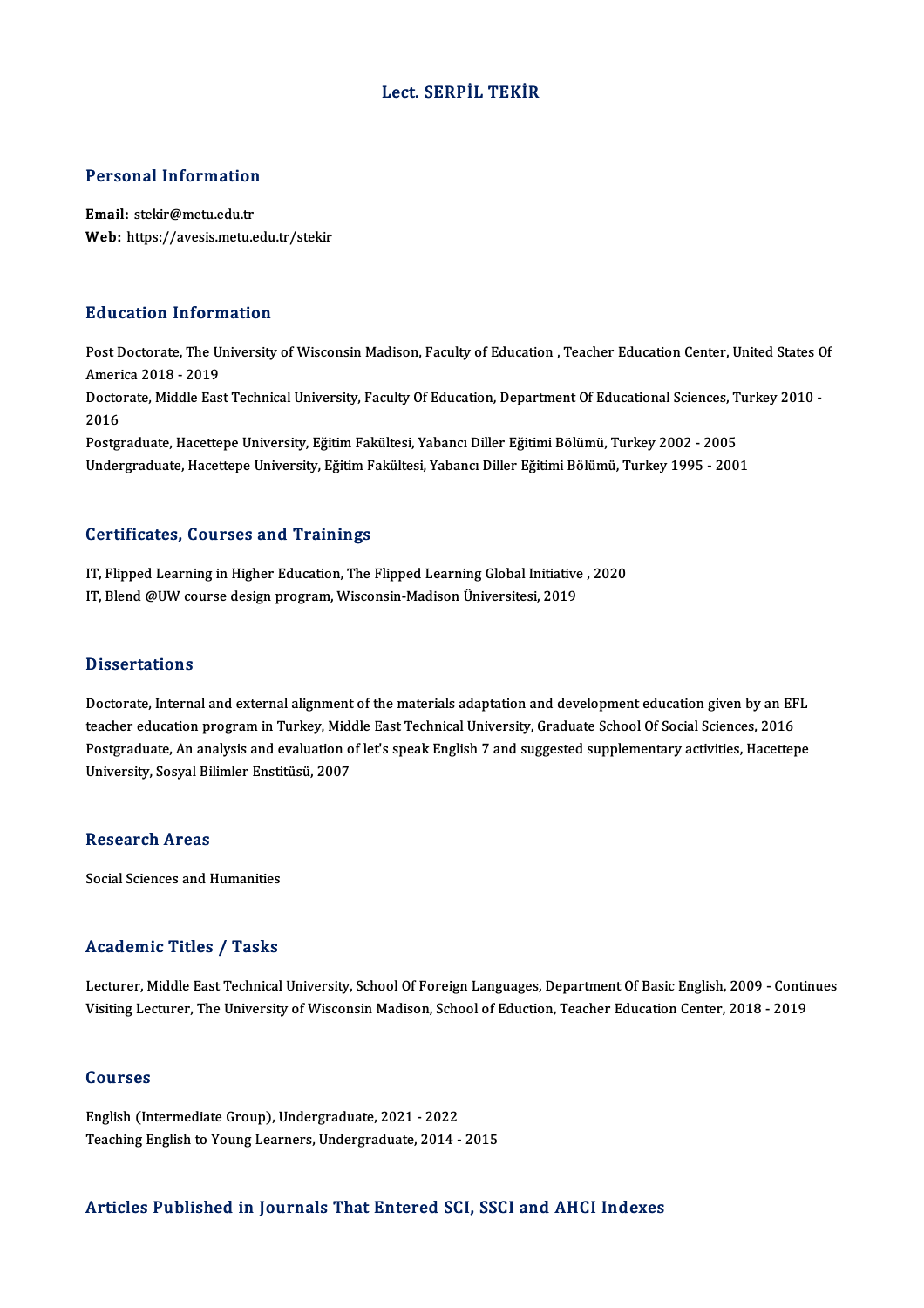I. Teacher Induction Policies and Practices in Two Different Contexts: A Comparative Study of Turkey Teacher Induction Policies and Practices<br>and the USA (State of Wisconsin Sample)<br>Tekin S Teache<br>and the<br>Tekir S.<br>JOUPMA and the USA (State of Wisconsin Sample)<br>Tekir S.<br>JOURNAL OF EDUCATION AND SCIENCE, vol.47, no.210, pp.1-26, 2022 (Journal Indexed in SSCI)<br>Alignment of the Intended, Enested, Bessived and Assessed Gunisulum in EEL Pre Se

Tekir S.<br>I . JOURNAL OF EDUCATION AND SCIENCE, vol.47, no.210, pp.1-26, 2022 (Journal Indexed in SSCI)<br>II. Alignment of the Intended, Enacted, Received and Assessed Curriculum in EFL Pre-Service<br>Mossurement and Euclistian JOURNAL OF EDUCATION AND SCIENCE, vol.4<br>Alignment of the Intended, Enacted, Reco<br>Measurement and Evaluation Education<br>Tekir S Al<mark>ignm</mark><br>Measul<br>Tekir S.<br>Faitim M Measurement and Evaluation Education<br>Tekir S.<br>Egitim Ve Bilim-Education And Science, vol.208, no.46, pp.157-188, 2021 (Journal Indexed in SSCI)<br>The current state of instructional materials education: Aligning policy, stand

# Tekir S.<br>Egitim Ve Bilim-Education And Science, vol.208, no.46, pp.157-188, 2021 (Journal Indexed in SSCI)<br>III. The current state of instructional materials education: Aligning policy, standards, and teacher<br>education curr Egitim Ve Bilim-Education<br>The current state of ineducation curriculum<br>Tekin S. Akar H The current st<br>education curr<br>Tekir S., Akar H.<br>Educational Scio e<mark>ducation curriculum</mark><br>Tekir S., Akar H.<br>Educational Sciences: Theory and Practice, vol.19, pp.22-40, 2019 (Journal Indexed in SCI Expanded)

# Articles Published in Other Journals

- rticles Published in Other Journals<br>I. Dealing with Turkish EFL Learners' Speaking Anxiety<br>Telin S Tes Tu<br>Dealing<br>Tekir S.<br>INTERN
	-

Dealing with Turkish EFL Learners' Speaking Anxiety<br>Tekir S.<br>INTERNATIONAL JOURNAL OF CURRICULUM AND INSTRUCTION (IJCI), vol.13, no.1, pp.3424-3442, 2021 Tekir S.<br>INTERNATIONAL JOURNAL OF CURRICUL<br>(Refereed Journals of Other Institutions)<br>Pir Vüksekääretim Kurumunda Veni INTERNATIONAL JOURNAL OF CURRICULUM AND INSTRUCTION (IJCI), vol.13, no.1, pp.3424-3442, 2021<br>(Refereed Journals of Other Institutions)<br>II. Bir Yükseköğretim Kurumunda Yeni Öğretim Görevlilerine Verilen Hizmet İçi Eğitim Pr

- (Refereed Journals of Other Institutions)<br>Bir Yükseköğretim Kurumunda Yeni<br>Değerlendirilmesi<br>TEKİR S. Bir Yüks<br>Değerle<br>TEKİR S.
	-

De<mark>ğerlendirilmesi</mark><br>TEKİR S.<br>Erzincan Üniversitesi Eğitim Fakültesi Dergisi, vol.23, no.2, pp.515-532, 2021 (Refereed Journals of Other TEKİR S.<br>Erzincan Ünim<br>Institutions)<br>Improving l Erzincan Üniversitesi Eğitim Fakültesi Dergisi, vol.23, no.2, pp.515-532, 2021 (Refereed ]<br>Institutions)<br>III. Improving EFL Learners' Vocabulary Mastery: An Action Research Approach<br>TEVID S

# Institutions)<br>III. Improving EFL Learners' Vocabulary Mastery: An Action Research Approach<br>TEKİR S.

Hayef:journal of education (Online), vol.18, no.3, pp.426-443, 2021 (Refereed Journals of Other Institutions)

# TEKİR S.<br>Hayef:journal of education (Online), vol.18, no.3, pp.426-443, 2021 (Refereed Journals<br>IV. A Study of Early Career Principals' Perceptions of Their Induction Program<br>TEKİR S Hayef:jo<mark>l</mark><br>A Study<br>TEKİR S.

A Study of Early Career Principals' Perceptions of Their Induction Program<br>TEKİR S.<br>Turkish Online Journal of Qualitative Inquiry, vol.12, no.2, pp.377-404, 2021 (Refereed Journals of Other<br>Institutions) TEKIR S.<br>Turkish Onlin<br>Institutions)<br>Prepering E

# V. Preparing Pre-service English Language Teachers for ClassroomRealities: Strengthening Their Institutions)<br>Preparing Pre-service English Languag<br>Competence in Instructional Materials<br>Teltin S. Almu H Preparing Pre<br>Competence in<br>Tekir S., Akar H.<br>EURASIAN IOUP Competence in Instructional Materials<br>Tekir S., Akar H.<br>EURASIAN JOURNAL OF EDUCATIONAL RESEARCH, pp.197-221, 2020 (Journal Indexed in ESCI)<br>An Analysis of English Language Teaching Coursebook by Turkish Writers: "Lat's Sp

# Tekir S., Akar H.<br>EURASIAN JOURNAL OF EDUCATIONAL RESEARCH, pp.197-221, 2020 (Journal Indexed in ESCI)<br>VI. An Analysis of English Language Teaching Coursebook by Turkish Writers: "Let's Speak English 7<br>Example" EURASIAN<br><mark>An Analys</mark><br>Example"<br><sup>Tokir S</sup> An Ana<br>Exampl<br>Tekir S.<br>Internat Example"<br>Tekir S.<br>International Journal of Human Sciences, vol.4, no.2, pp.4-24, 2007 (Refereed Journals of Other Institutions)

# Books&Book Chapters

OOks & Book Chapters<br>I. A NEW APPROACH TO TEACHER EDUCATION: "GROWING YOUR OWN TEACHERS" PROGRAM<br>TEVID S A NEW<br>A NEW<br>TEKİR S. TEKİR S.<br>in: Current Research in Education, Onur Zahal, Halil Taş, Editor, Gece Kitaplığı, Ankara, pp.151-163, 2022

- TEKİR S.<br>In: Current Research in Education, Onur Zahal, Halil Taş, Editor, Gece Kitaplığı, Ankara, pp.151-163, 2022<br>II. Evaluation of the English Language Teaching Curriculum in Turkish Primary School: A Meta-Analysis<br> Study"<br>TEKİR S Evaluati<br>Study"<br>TEKİR S.<br>in: Curre
	-

in: Current Researches in Educational Sciences III, Fatih ÜNAL BOZDAĞ Yusuf GÜNAYDIN, Editor, Akademisyen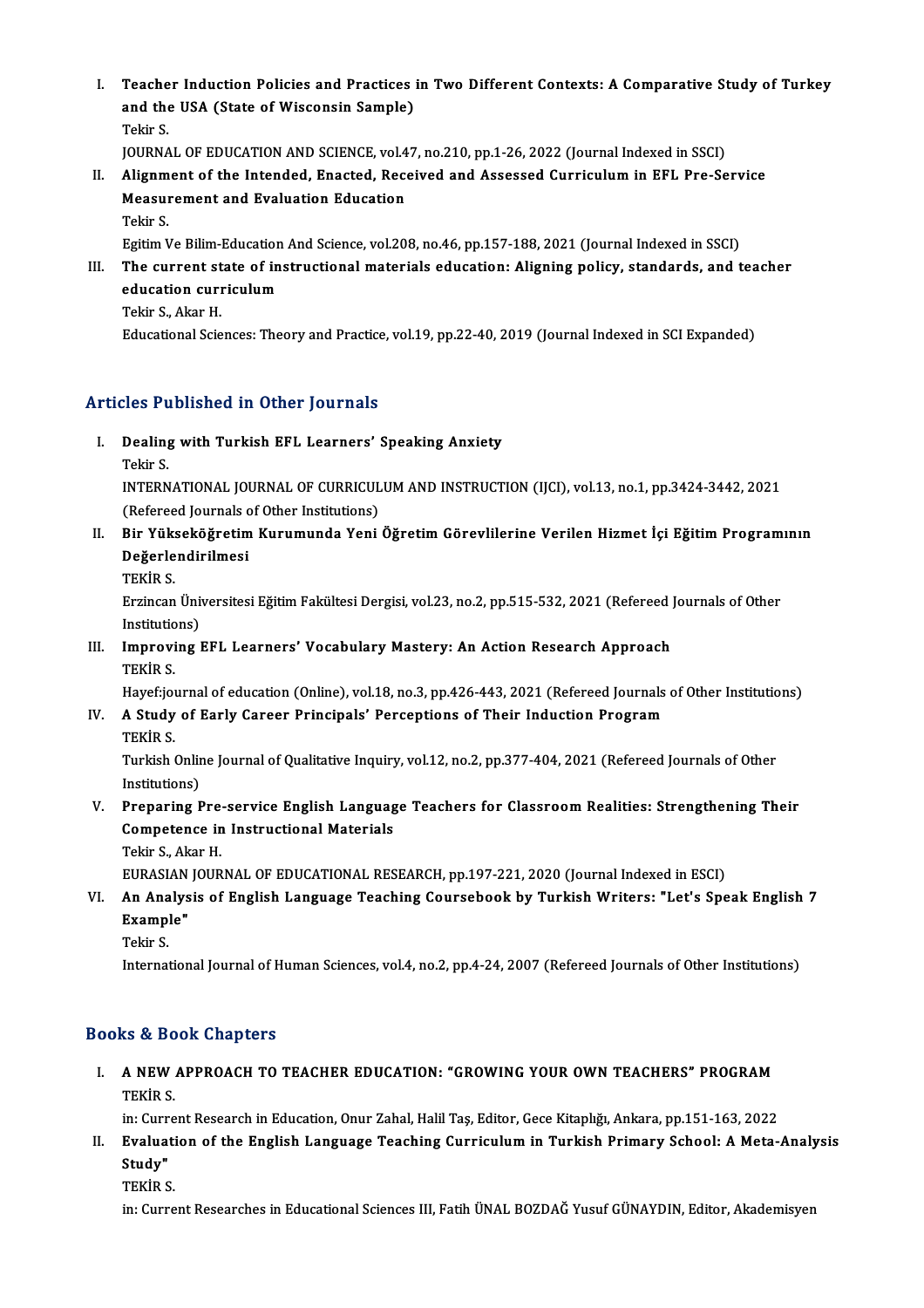Yayınevi, Ankara, pp.205-212, 2021

Yayınevi, Ankara, pp.205-212, 2021<br>III. AUDIO-VISUAL PORTFOLIO: AN ALTERNATIVE WAYOF SPEAKING ASSESSMENT<br>Tekin S Yayınev<br>AUDIO<br>Tekir S. AUDIO-VISUAL PORTFOLIO: AN ALTERNATIVE WAYOF SPEAKING ASSESSMENT<br>Tekir S.<br>in: Studies in Subject Specific Education, Ömer Tuğrul KARA,Ömer Gökhan ULUM, Editor, Akademisyen Kitapevi,<br>Ankana, np.63.77.2020

Tekir S.<br>in: Studies in Subject Spe<br>Ankara, pp.63-77, 2020<br>EVALUATION OF ENC in: Studies in Subject Specific Education, Ömer Tuğrul KARA,Ömer Gökhan ULUM, Edit<br>Ankara, pp.63-77, 2020<br>IV. EVALUATION OF ENGLISH AS A FOREIGN LANGUAGEPROGRAM IN TURKEY-<br>Tekin S Ankara,<br>**EVALU**<br>Tekir S.<br>in: ACAl

EVALUATION OF ENGLISH AS A FOREIGN LANGUAGEPROGRAM IN TURKEY-<br>Tekir S.<br>in: ACADEMIC STUDIES IN SOCIAL SCIENCES, Hasan BABACAN,Meriç ERASLAN,Abidin TEMİZER, Editor, IVPE,<br>Cetinia nn 182 210 2020 Tekir S.<br>in: ACADEMIC STUDIES IN<br>Cetinje, pp.182-210, 2020<br>Tourism English in: ACADEMIC STUI<br>Cetinje, pp.182-210<br>V. Tourism English<br>TEVID S

Cetinje, p<br><mark>Tourism</mark><br>TEKİR S.<br>CÜNDÜZ

TEKİR S.<br>GÜNDÜZ EĞİTİM VE YAYINCILIK, Ankara, 2012

VI. English Break B2 TEKİRS.,ÖNAL ÇELİKE.,AKŞİTZ. GÜNDÜZ EĞİTİMVEYAYINCILIK,Ankara,2011

# VII Spot On 7

GÜNDÜZ EĞİTİM VE YAYINCILIK, Ankara, 2011<br>Spot On 7<br>TEKİR S., ÇOBAN Ö., SARANDAL M., SAYINER İ., BACANLI KURT C.<br>MER DEVLET KİTARLARLA İLERE 2010 Spot On 7<br>TEKİR S., ÇOBAN Ö., SARANDAL M., SAYI<br>MEB DEVLET KİTAPLARI, Ankara, 2010<br>Spot On 9 MEB DEVLET KİTAPLARI, Ankara, 2010<br>VIII. Spot On 8

MEB DEVLET KİTAPLARI, Ankara, 2010<br>Spot On 8<br>TEKİR S., ÇOBAN Ö., SARANDAL M., ÜNLÜ BULDUR P., BACANLI KURT C., SAYINER İ.<br>MER DEVLET KİTARLARLARI ALIRER 2010 Spot On 8<br>TEKİR S., ÇOBAN Ö., SARANDAL M., ÜNLİ<br>MEB DEVLET KİTAPLARI, Ankara, 2010<br>Spot On 6 MEB DEVLET KİTAPLARI, Ankara, 2010<br>IX. Spot On 6

MEB DEVLET KİTAPLARI, Ankara, 2010<br>Spot On 6<br>TEKİR S., BACANLI KURT C., ÜNLÜ BULDUR P., ÇOBAN Ö., SARANDAL M., SAYINER İ.<br>MER DEVLET KİTARLARLARI ALKARA 2010 Spot On 6<br>TEKİR S., BACANLI KURT C., ÜNLÜ BULD<br>MEB DEVLET KİTAPLARI, Ankara, 2010

# MEB DEVLET KİTAPLARI, Ankara, 2010<br>Refereed Congress / Symposium Publications in Proceedings

- I. Supporting the Academic Success of Underprepared College Students at an English Medium Instruction (EMI) University<br>Instruction (EMI) University<br>Tekin S Suppor<br>Instruc<br>Tekir S.
	-

Tekir S.<br>European Conference on Educational Research, Geneve, Switzerland, 6 - 10 October 2021, pp.1-3

- Tekir S.<br>European Conference on Educational Research, Geneve, Switzerland<br>II. Investigating the Training Needs of EFL Instructors for ICT<br>Tekins Europe<mark>:</mark><br>I**nvesti**<br>Tekir S.
	-

Tekir S.<br>VIII. Internetional Eurasian Educational Research Congress Online, Aksaray, Turkey, 7 - 10 July 2021, pp.105-107

Tekir S.<br>10 VIII. Internetional Eurasian Educational Research Congress Online, Aksaray, Turkey, 7 - 10 July<br>11. Reducing Teacher Talking Time in EFL Classes: An Action Research at Tertiary Level<br>Tekir S VIII. Int<mark><br>Reduci</mark><br>Tekir S.<br>VIII. Int Reducing Teacher Talking Time in EFL Classes: An Action Research at Tertiary Level<br>Tekir S.<br>VIII. Internetional Eurasian Educational Research Congress Online, Aksaray, Turkey, 7 - 10 July 2021, pp.1172-<br>1174

Tekir S.<br>VIII. Internetional Eurasian Educational Research Congress Online, Aksaray, Turkey, 7 - 10 July 2021, pp.1172-<br>1174 VIII. Internetional Eurasian Educational Research Congress Online, Aksaray, Turkey, 7 - 10 Ju<br>1174<br>IV. Increasing Underserved College Students' Success at English Language Learning<br>TEVID S

# 1174<br>Increasi<br>TEKİR S.<br><sup>9th INTE</sup>

Increasing Underserved College Students' Success at English Language Learning<br>TEKİR S.<br>8th INTERNATIONAL CONGRESS ON CURRICULUM AND INSTRUCTION CURRICULUM STUDIES IN LIFE LONG<br>LEARNING Burdur Turkey 25 March 2021 TEKİR S.<br>8th INTERNATIONAL CONGRESS ON CURRIC<br>LEARNING, Burdur, Turkey, 25 March 2021<br>What Warks Bost in Teashar Industion 8th INTERNATIONAL CONGRESS ON CURRICULUM AND INSTRUCTION CURRICULUM STUDIES IN LIFE LONG<br>LEARNING, Burdur, Turkey, 25 March 2021<br>V. What Works Best in Teacher Induction Supports? A Critical Look at the Professional Learnin

# LEARNING, Burdur, Tu<br>What Works Best in<br>Beginning Teachers<br>TEKip S What W<br>Beginni:<br>TEKİR S.<br><sup>VIIth</sup> Inte Beginning Teachers<br>TEKİR S.<br>VIIth International EurasianEducational Research Congress ONLINE, Eskişehir, Turkey, 10 - 13 September 2020<br>Student Contaned Coaching: A Promising Model of Instructional Montaning

VIIth Inte<br>Student<br>TEKİR S.

TEKİR S.<br>VIIth International EurasianEducational Research Congress ONLINE, Eskişehir, Turke<br>VI. Student Centered Coaching: A Promising Model of Instructional Mentoring,<br>TEKİR S

Student Centered Coaching: A Promising Model of Instr<br>TEKİR S.<br>American Education Research Association, 17 - 21 April 2020<br>Aligning the instructional materials education siyen by

TEKIR S.<br>American Education Research Association, 17 - 21 April 2020<br>VII. Aligning the instructional materials education given by an EFL teacher education program for better